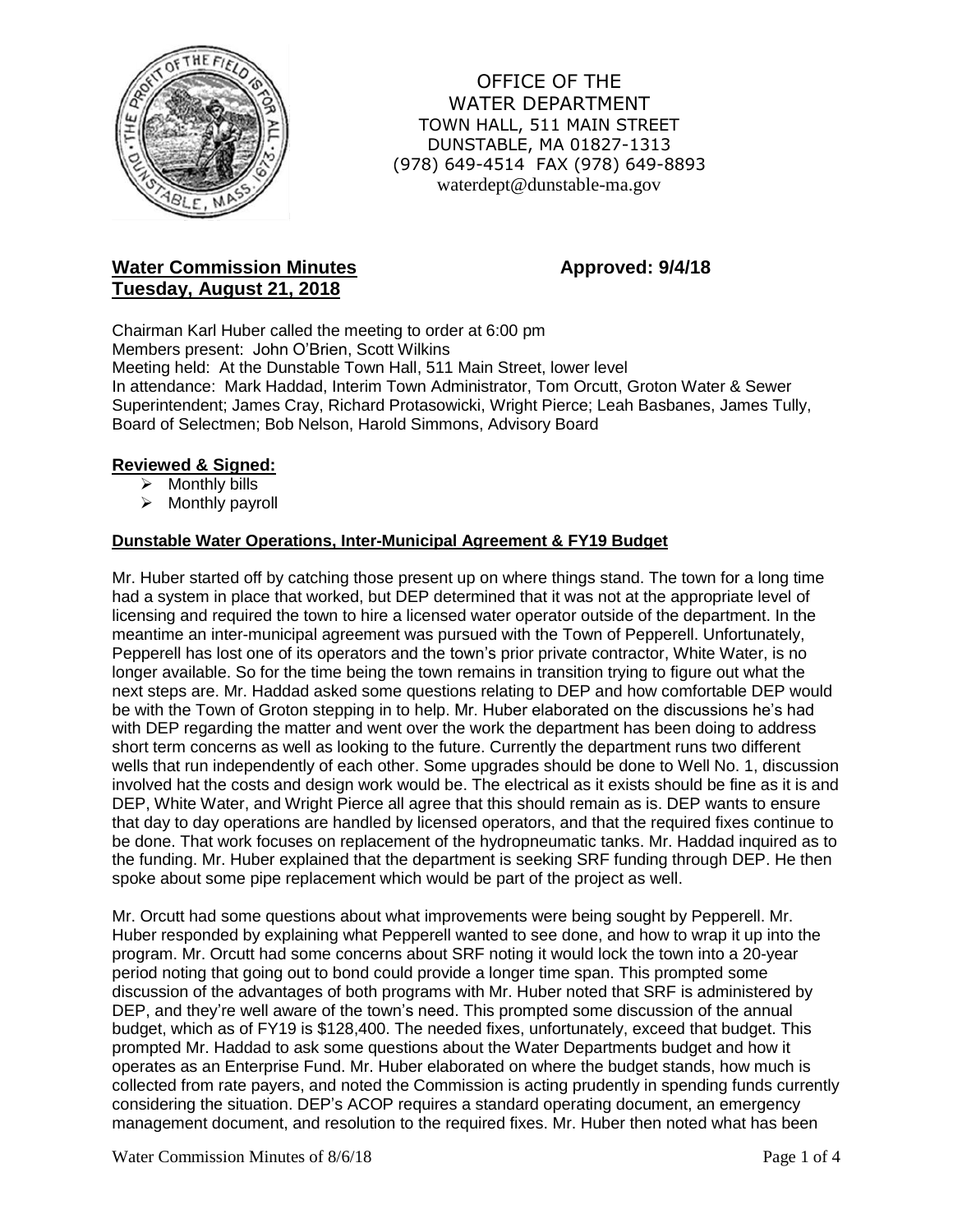done up to date such as the VFD. White Water is doing as much as it can, mostly providing documentation. Pepperell is willing to help with the station checks and other required operating for the time being during the transition. Mr. Orcutt asked about the long term staffing plan. Mr. Huber responded that the Water Department is still in the process of bringing back its clerical support and is without a Water Supervisor. Mr. Orcutt asked if the department can afford a Water Supervisor who is a licensed operator. Mr. Huber responded that with the constraints the department has, the answer is no not on their own, which is why an inter-municipal agreement with another Water Department makes sense. Mr. Orcutt asked what the minimum staffing requirement from DEP was.

Mr. O'Brien responded it was initially 4 hours a day, but DEP has agreed to lower it to 2 hours a day assuming the operator is in a neighboring town. Mr. Haddad returned discussion of the budget. The budget was previously about \$62,000 collected from rate payers with operating budget closer to \$80,000. The initial agreement with Pepperell was for \$60,000 a year in assessment or about \$5,000 a month. The rates were raised and the projected FY19 budget should be closer to the \$120,000 mark. Mr. O'Brien reported that wages for clerical going forward will be \$15,500. He then noted the various other sums allotted in the budget according to the Town Accountant. Mr. Haddad then inquired as to the cost for the infrastructure project. Mr. O'Brien reported it's about \$2.4 million. Mr. Huber noted the rate increases are mostly just to cover the current needs for operations and immediate fixes. Mr. Nelson noted that once the affordable housing project goes through the Water Departments customer base should increase by about 25 percent. And it was the hope of the Advisory Board that rate payers would help shoulder a part of the cost of the project. Mr. Cray gave some information on the overall project number and where things stand for going out to bid on the project for construction. Mr. Haddad suggested that Groton's Water Department determine if it can help Dunstable in place of Pepperell. This included arranging meetings between the two departments to visit the various water sites. Discussion then shifted to rate payers and where bills are currently. Obviously the bills will go down over the fall and winter as rate payer's use less for watering lawns and other uses. There was a question as to how many connections there are on the system. Mr. Huber reported a 102, with about 96 of them as residential. Mr. Orcutt had some questions about the systems pressure and what alarm systems are in place.

Mr. Cray noted the pressure is good being around 60. Mr. Huber then spoke about the alarms and outlined how they are managed. Mr. Orcutt stated that his staff is apprehensive, and originally Groton's determination was a no. But it really depends on the town's needs and its plan. Mr. Huber explained that the department is looking to have a team and to rely on a contractor. The department just can't afford to have an operator on staff. This prompted discussion of the various options and what companies are willing to provide those services if no inter-municipal agreement can be obtained. Mr. Huber suggested Mr. Orcutt talk to White Water and Pepperell to fully grasp the situation, what the system needs, and what the primary concerns are. Mr. Orcutt noted that the primary concern for Groton is the pH issue and the KOH valve. Controlling the chemical situation is important. Of paramount importance is this water project. Mr. Huber outlined what the department has done on all of those fronts. Mr. Orcutt was then willing to take a look at the system and talk to all the parties currently involved prior to any further determinations being made. Mr. Haddad noted that Groton's Water Commission will need to sign off on any decision. Mr. Orcutt then followed up by talking about some staffing needs his department has. Taking on Dunstable would likely require hiring another employee. That isn't currently in the budget. So that would have to be addressed. Mr. Orcutt elaborated on the various challenges for Groton in potentially taking on Dunstable's system. Mr. Huber expressed understanding of this noting that this is a manpower issue for both towns, aside from the needed repairs. Mr. Haddad suggested that what needs to happen is both departments need to determine if a level of comfort can be achieved. Mr. Orcutt asked what would happen if the voters say no to the infrastructure project. Mr. Huber responded that DEP has hinted that they will step in at that point. It is unclear what any other alternative would be. It is pretty obvious that DEP will act. The town is on their radar and like it or not, the water system is a public utility. Mr. Orcutt agreed to meet again in two weeks to see where things are then.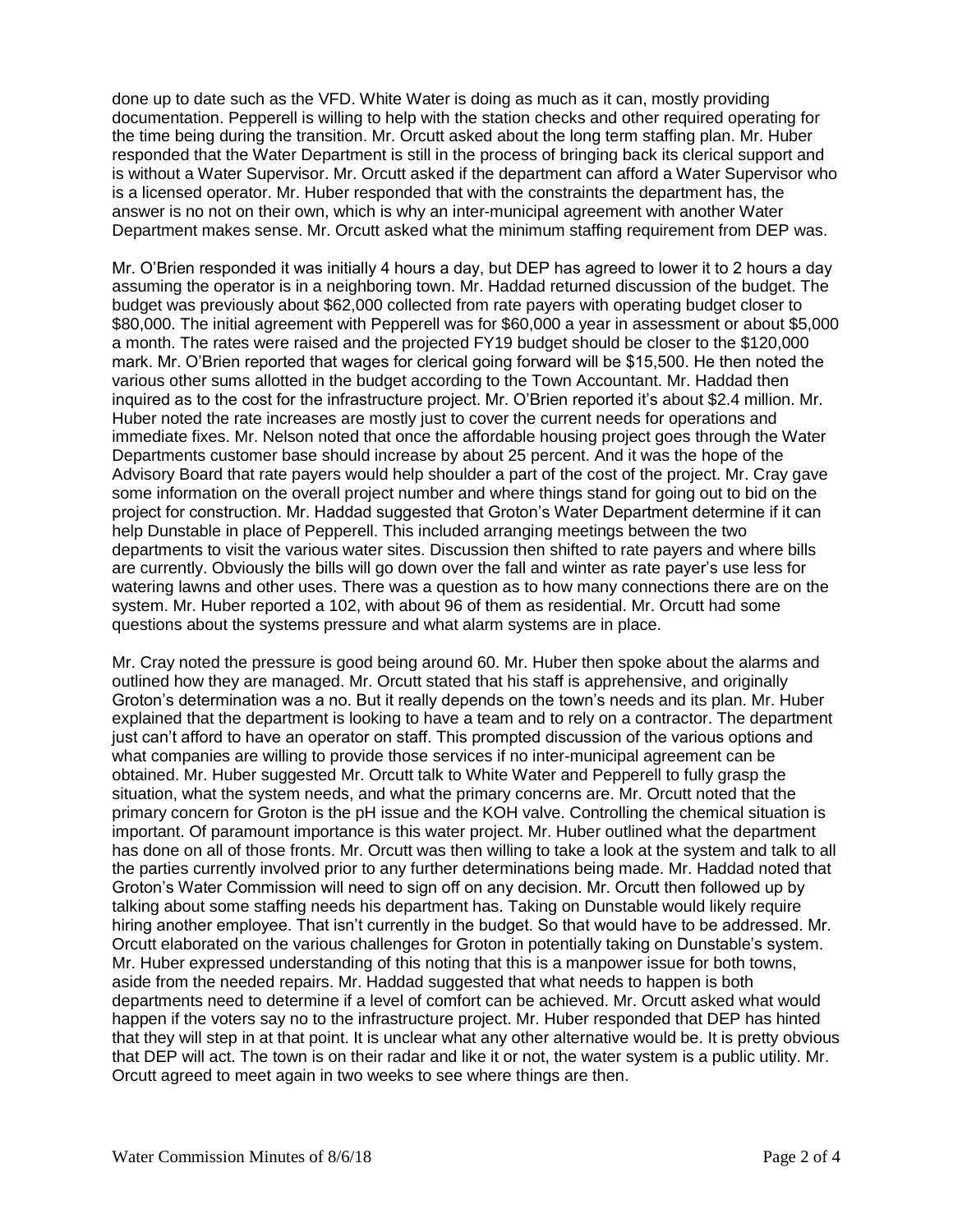### **Infrastructure Project Update**

Mr. Nelson noted some things that Pepperell really appeared to have some good information and suggested that we still incorporate most of their suggestions and recommendations regardless of whether or not the two towns end up entering into an inter-municipal agreement. Mr. Huber agreed elaborating on what the department has on hand and what is being done to address for the recommendations. There were then some questions for the engineers. Mr. Cray reported on where things stand both with the engineering, which is at 60 percent, and where things stand with the SRF application. He made some recommendations about what should be included and what shouldn't be with an emphasis on having some room to ensure there are enough funds for the work. This prompted some discussion of how to break the project down into phases that can be done. Mr. Cray explained how the SRF application works and went over some outstanding items. This included providing the Commission with a narrative on the SRF application. He asked that if the Commission has any comments they should be provided as soon as possible. What they included was the work that was discussed at Well No. 1, the new water tank, replacing some of the valves and fixing the KOH valve and fixing the pH problem, some work to Well No. 2, and the access road to the well sites. Mr. Huber noted that some of these items are being included for the sake of the funding.

Mr. O'Brien asked if asking for more hurts or helps the town. Mr. Cray's colleague noted that it won't hurt. Mr. Huber stated that the most important thing is to address the immediate problems, and fix things so that the water operators are comfortable going forward and the system works with integrity and provides a quality service. Mr. Cray then went over some of the numbers not included in this as the scope of work at the well stations had to be kept within a workable range. There was then some discussion about whether a formal submission to DEP should be done to request a formal amendment to the ACOP. Obviously the delays need to be addressed with an amendment to the ACOP. DEP has been part of this and has indicated verbally willingness in the past to amend the ACOP. Mr. Cray suggested a new timeline that should be recommended. If everything goes according to plan, the numbers will be ready for town meeting in the spring and ideally ground breaking in late summer of 2019. Mr. O'Brien had some questions as to how highly ranked the towns project would be for SRF funding. Mr. Cray explained that the town would rank pretty high considering the entity doing the ranking is the entity that wants the project done, DEP. Mr. Huber asked how far off things are. Mr. Cray stated that what is in the plan is what has been discussed with all parties to date.

### **Authorization of Accounts Payable & Payroll**

Mr. Huber reported on the bills he's signed. This included signing the usual National Grid bills, and water operator bills.

### **Minutes**

The Commission considered its minutes from August  $6<sup>th</sup>$ , 2018. Seeing no necessary changes or modifications, the Commission proceeded with adopting them.

A motion was made by Mr. Huber to adopt the minutes of August  $6<sup>th</sup>$ , 2018. The motion was seconded by Mr. O'Brien and passed by majority vote.

#### *Additional Topics Discussed Not Noted on the Agenda*

No additional topics not anticipated at least 48 hours in advance, and therefore not listed on the agenda, were discussed.

#### **Next Meeting**

Next Meeting will be on September  $4<sup>th</sup>$ , 2018 at 5:00 pm unless otherwise scheduled.